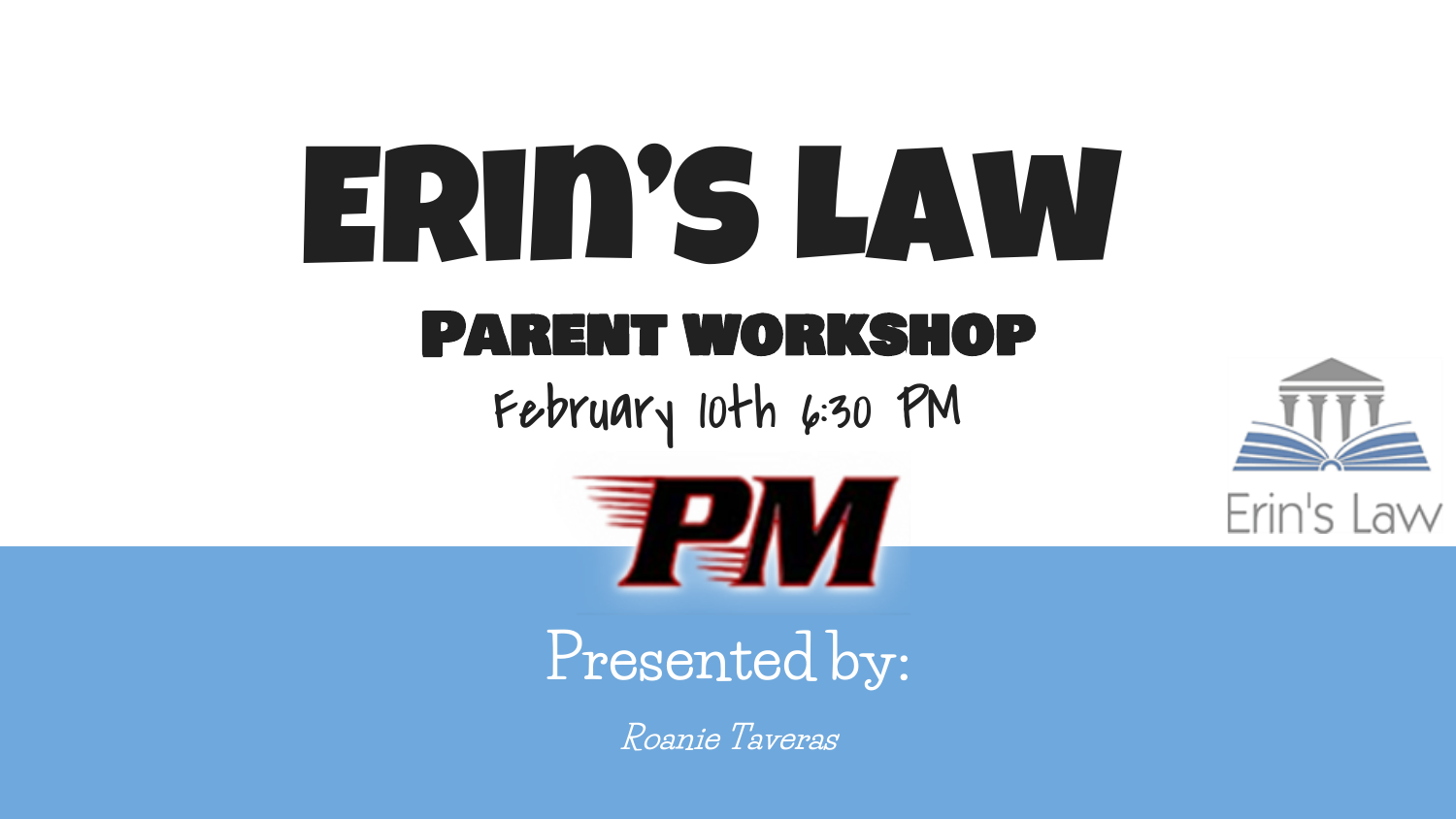# **Intro/Background:** Who is Erin Merryn?

Erin Merryn:

- Childhood sexual assault survivor
- **Author**
- Speaker
- **Activist**
- Founder and President of Erin's Law







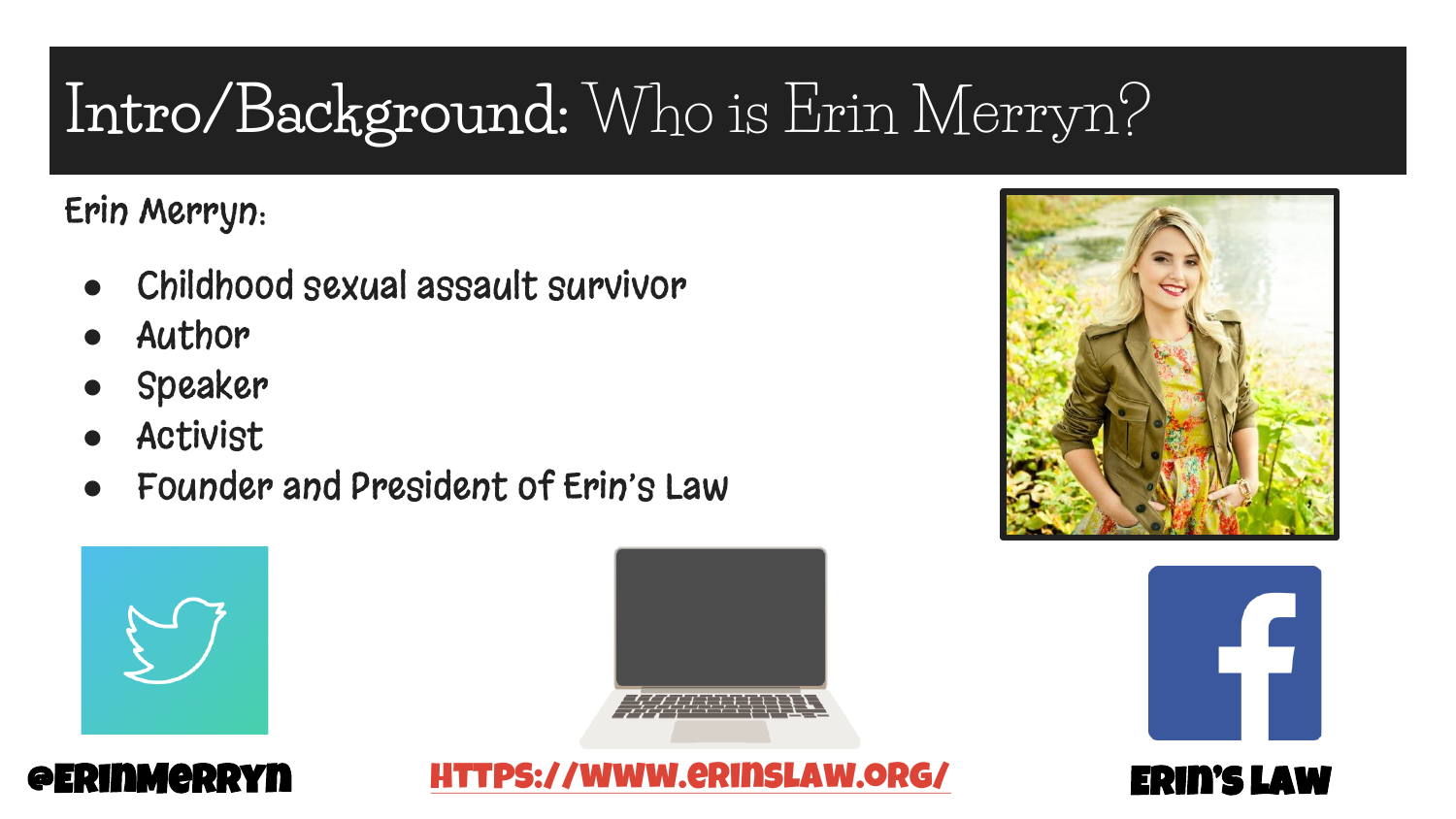### **Intro/Background:** Erin Speaking About Erin's Law

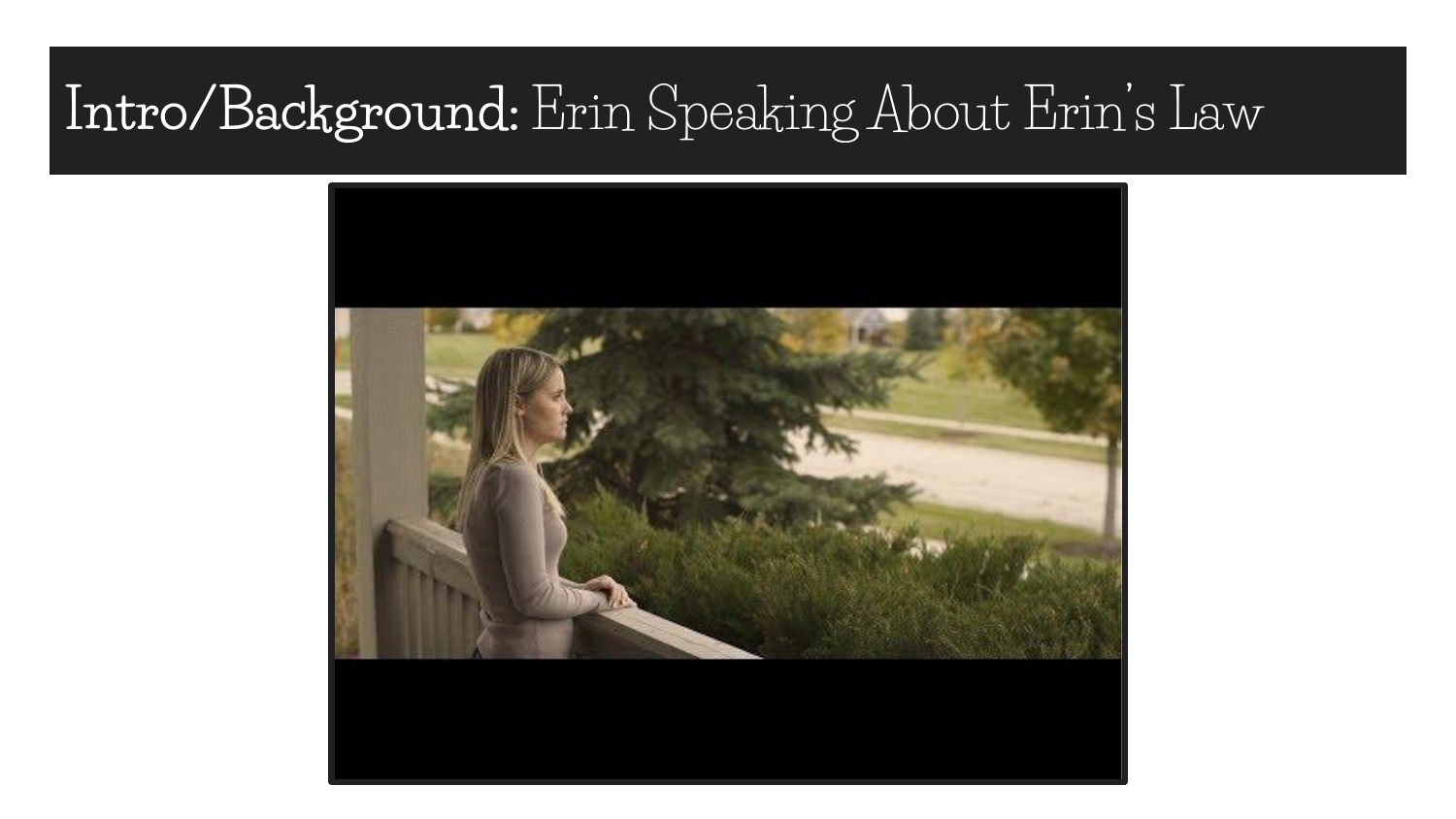**"We practice tornado drills, bus drills, fire drills, yet there was nothing on how to speak up and tell if you were being abused." -Erin Merryn**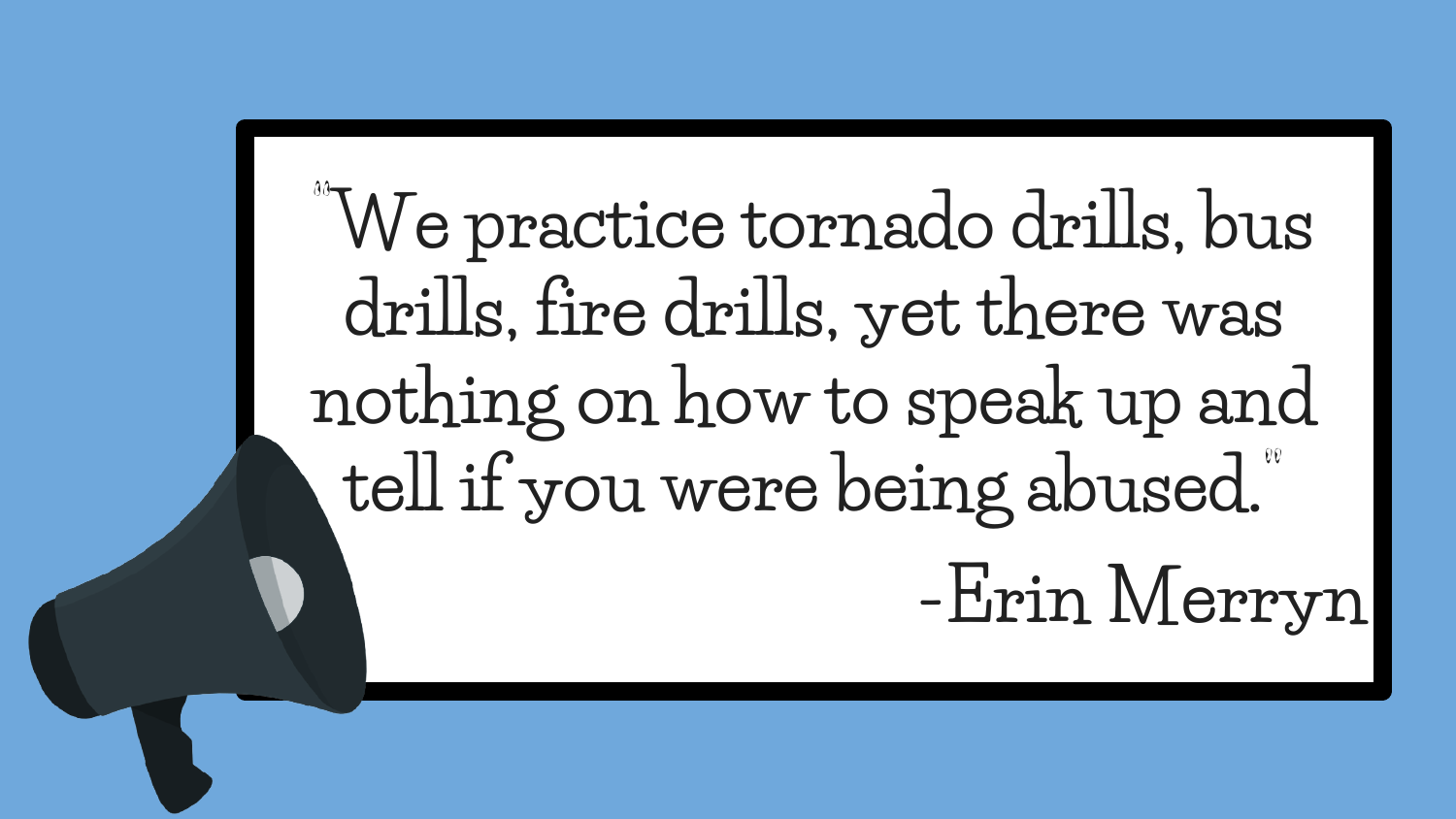# **Intro/Background:** Sexual Abuse/Erin's Law Stats

#### **CHILD VICTIMS OFTEN KNOW THE PERPETRATOR**

Among cases of child sexual abuse reported to law enforcement:



Every six minutes a child is being

sexually abused in the U.S

- By the age of 18:
	- $1$  in 4 girls
	- $1$  in 6 boys
- NY passed Erin's Law August 2019 (37th state to mandate in public schools)
- Remaining 13 states pending
	- Stranger Danger = OUTDATED!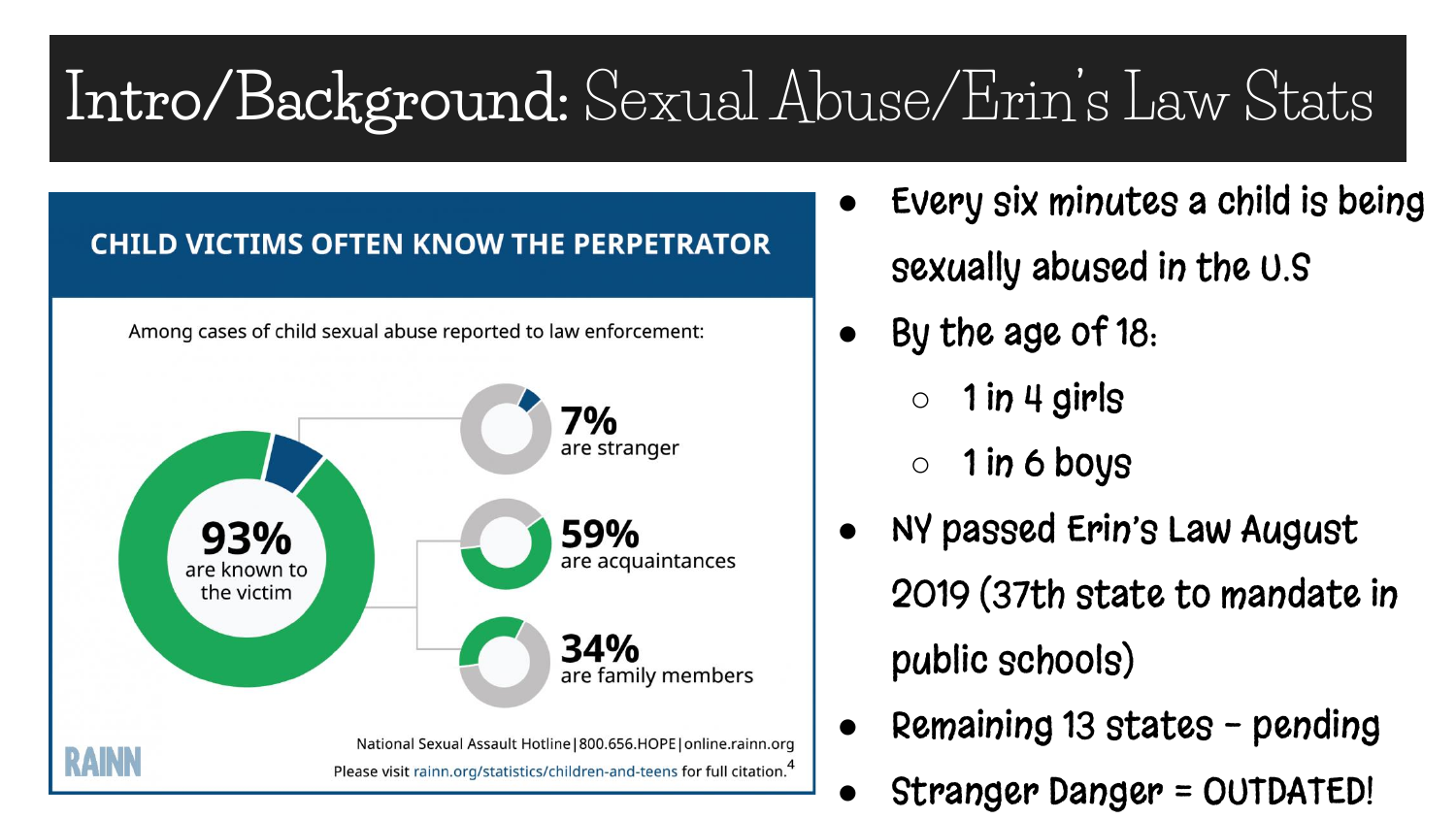### **Intro/Background:** Goals of Erin's Law in NYS

All public schools **must** implement a prevention child sexual abuse program that teaches.

#### **Students:**

Grades K-8 ageappropriate techniques to recognize child sexual abuse and tell a trusted adult

#### Comprehensive erin's law program includes

#### **School Personnel:**

Mandated Reporter Training

Requirement to report suspected child abuse or maltreatment when, in their professional capacity, they are presented with reasonable cause to suspect child abuse or maltreatment

#### **Parents/Guardians:**

The warning signs of child sexual abuse, plus needed assistance, referral or resource information to support sexually abused children and their families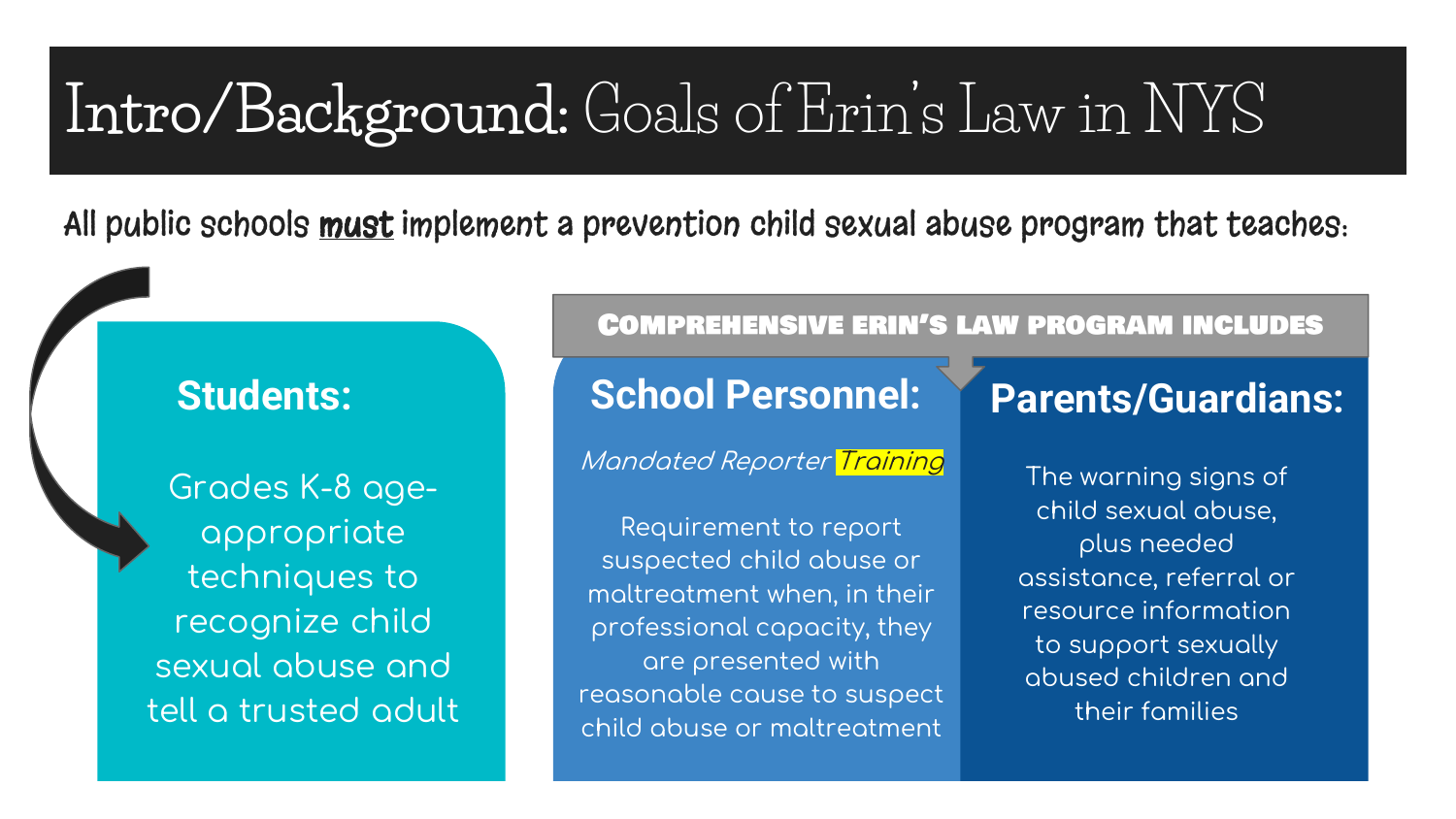## **What is Erin's Law?**

| <b>IT IS</b>                    | IT IS NOT                                          |
|---------------------------------|----------------------------------------------------|
| <b>PROACTIVE</b>                | <b>REACTIVE</b>                                    |
| (PREVENTION-FOCUSED)            | (IN RESPONSE TO ABUSE)                             |
| <b>BODY SAFETY &amp;</b>        | <b>SEX</b>                                         |
| <b>BOUNDARIES EDUCATION</b>     | <b>EDUCATION</b>                                   |
| <b>NYS MANDATE - EVERY YEAR</b> | <b>OPTIONAL FOR SCHOOLS</b><br><b>TO IMPLEMENT</b> |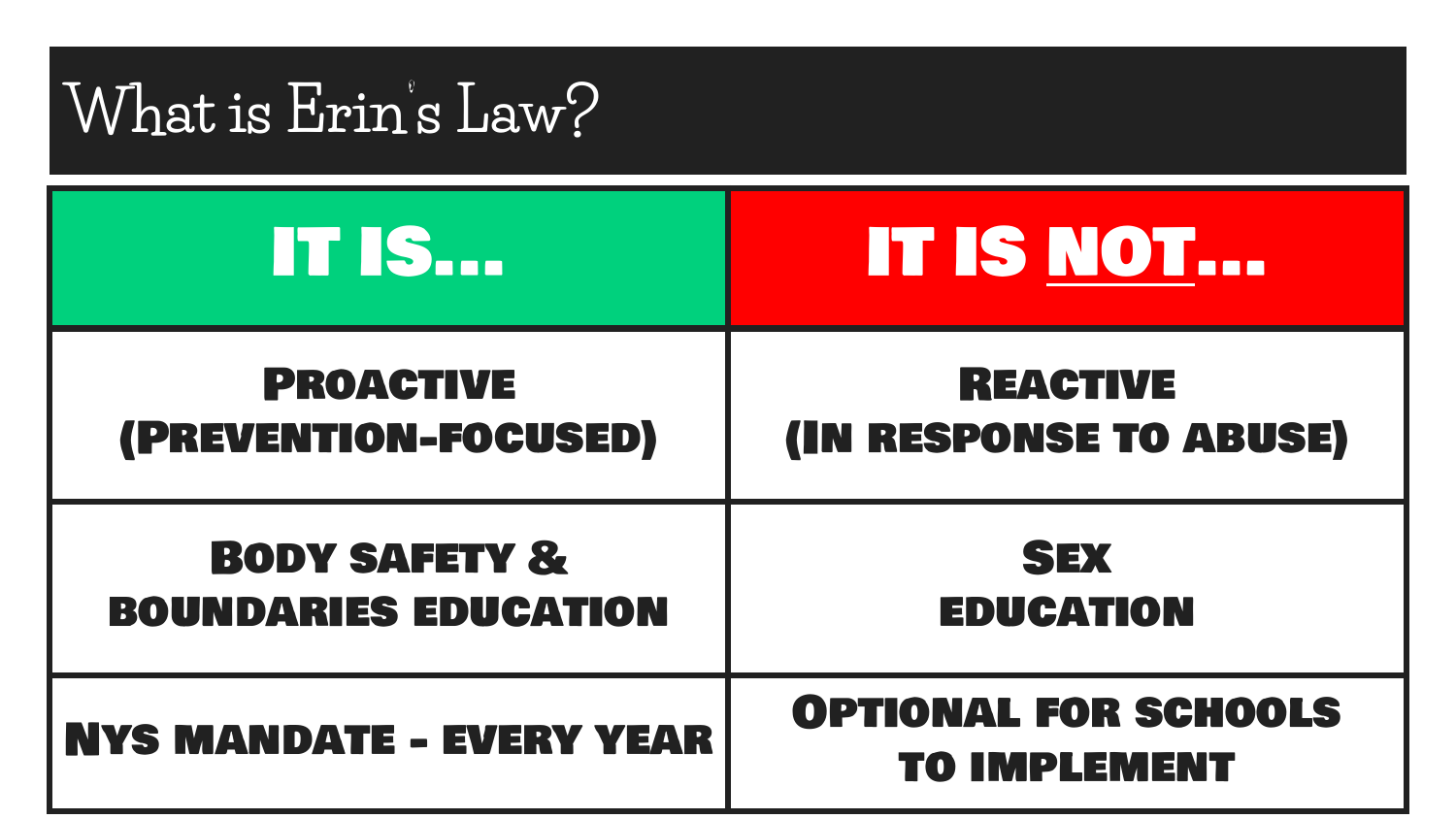### Erin's Law Plan

- Some of the requirements/grade band objectives for the lessons were already being met by:
	- Health Curriculum- grades 4th, 5th and 7th
- Curriculum development:
	- Refining the specific details
	- Creating K-8 lessons based on NYS resources, and Nassau BOCES summer curriculum writing team, to meet grade band objectives

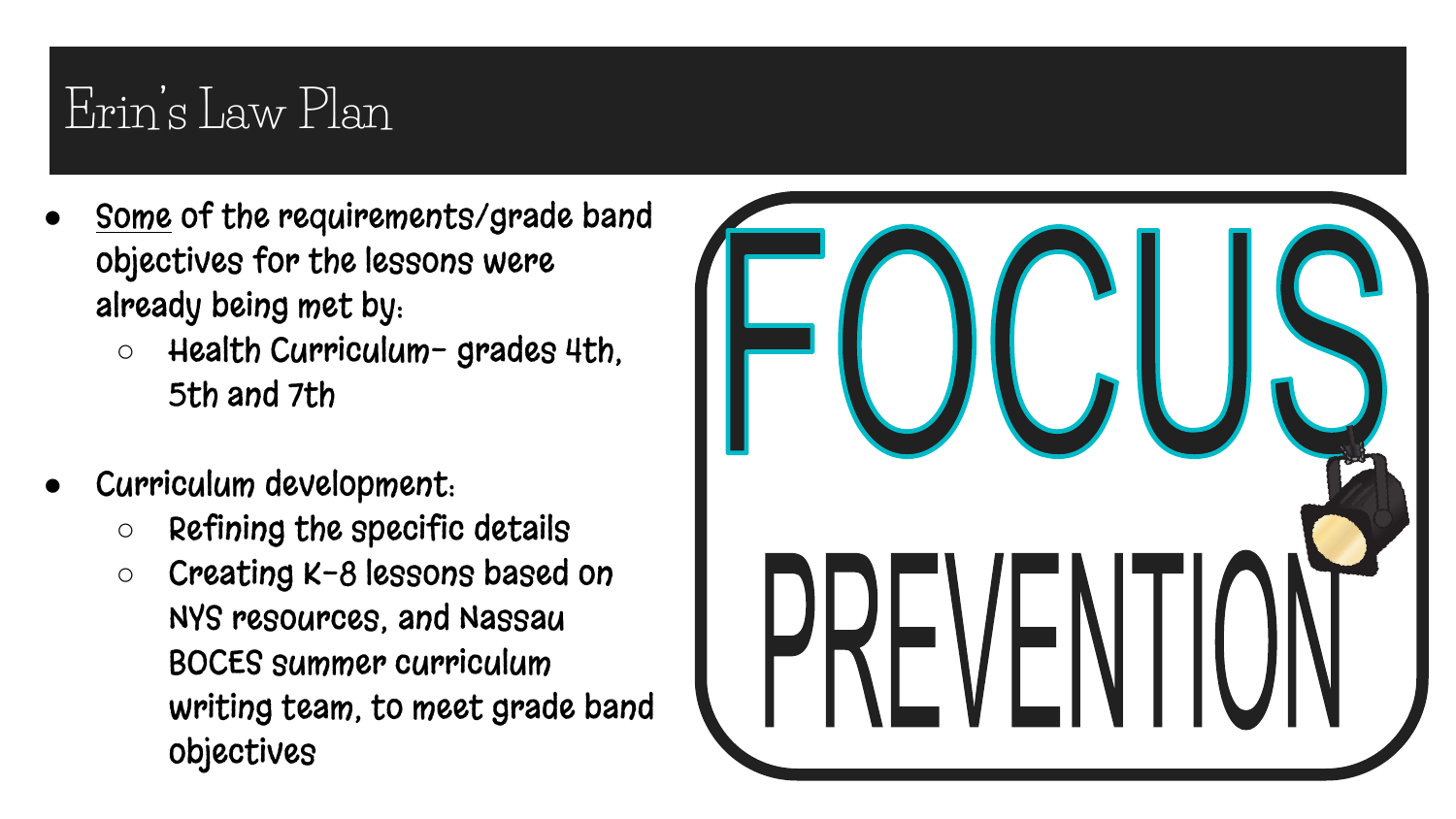#### **Patchogue Medford:** Erin's Law Plan

- Nassau BOCES Collaborative Project
	- Partnering districts created lessons and shared resources that were distributed across Long Island
- We tailored the program specifically for Pat-Med

| <b>K-2</b>                                                                                                                   | 3-5                                                                                                                         | 6-8                                                                                                                                        |
|------------------------------------------------------------------------------------------------------------------------------|-----------------------------------------------------------------------------------------------------------------------------|--------------------------------------------------------------------------------------------------------------------------------------------|
| 1 Lesson in the<br>classroom<br>School Social<br>Worker, School<br>Psych and<br>District Wide<br>Family Center<br>Clinicians | - 1 Lesson In<br>classrooms<br>School Social<br>Worker, School<br>Psych and<br>District Wide<br>Family Center<br>Clinicians | $2$ Lessons 6th<br>grade<br>1 Lesson 7-8th<br>School Social<br>Worker, School<br>Psych and<br>District Wide<br>Family Center<br>Clinicians |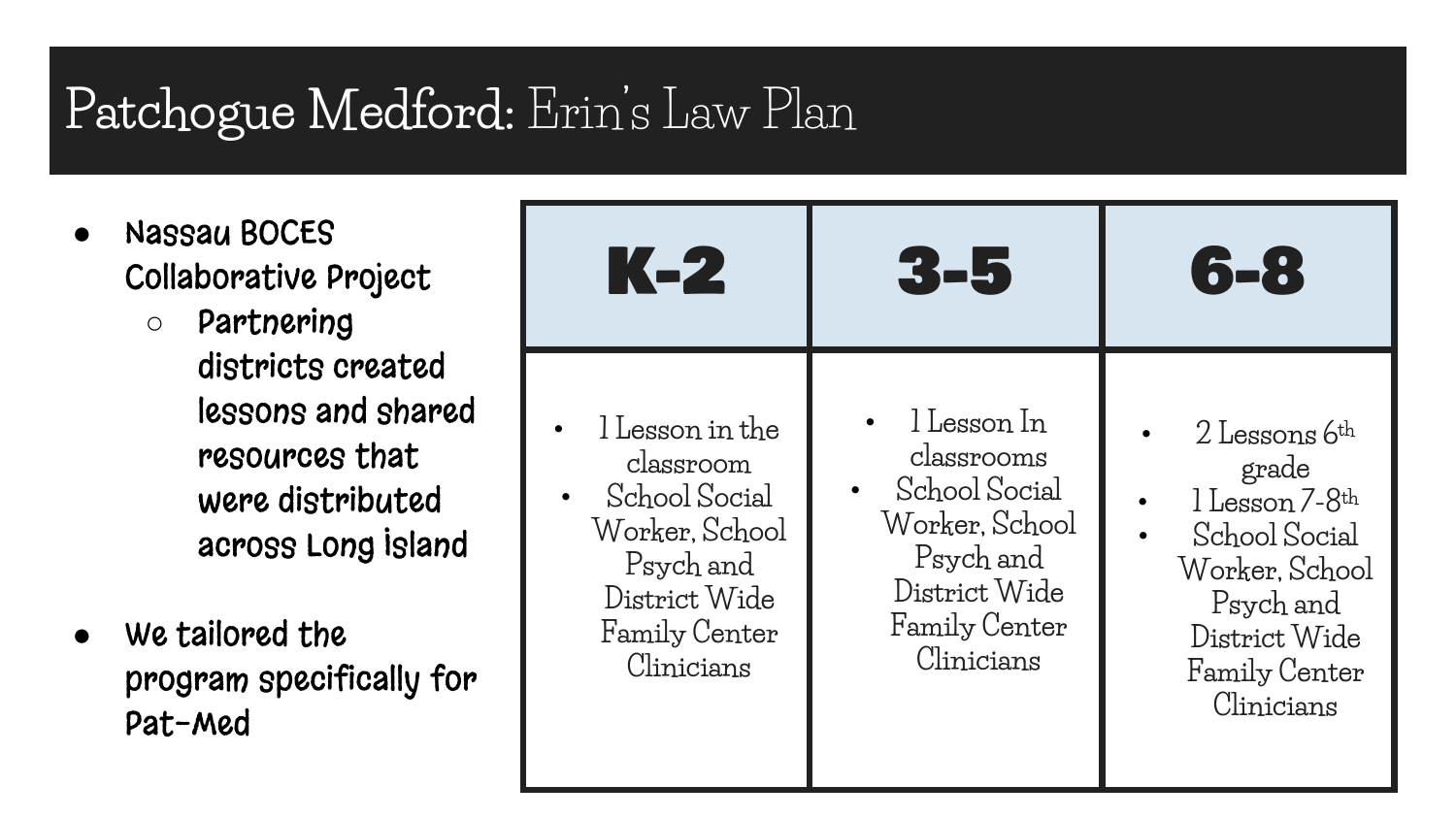# **Erin's Law:** Phrases & Language to Know

| <b>TOPIC:</b>                         | $K-2$                                                                                      | $3 - 5$                                                                              | $6 - 8$                              |  |
|---------------------------------------|--------------------------------------------------------------------------------------------|--------------------------------------------------------------------------------------|--------------------------------------|--|
| Types of Touches                      | K: Good Vs. Bad Touches<br>1: Safe vs. Unsafe Touches<br>2. Add in Uncomfortable/Confusing | Safe Touch<br>Unsafe Touches (Ouch Touch/Private Touch)<br>Comfortable/Uncomfortable |                                      |  |
| Action Plan/Steps to<br>Follow        | "No, Go, Tell"                                                                             |                                                                                      |                                      |  |
| Lesson/Unit Name                      | <b>Body Boundaries</b>                                                                     |                                                                                      |                                      |  |
| Body Part Language                    | Private Parts/Bathing Suit Area                                                            | Anatomical Terminology                                                               |                                      |  |
| Who to Go To for Help                 | Trusted Adults                                                                             |                                                                                      |                                      |  |
| When/What to Tell                     | Safe vs. Unsafe Secrets                                                                    |                                                                                      |                                      |  |
| Social/interpersonal<br>relationships | Healthy VS. Unhealthy Relationships                                                        |                                                                                      | Dating Violence<br>(Abuse/Red Flags) |  |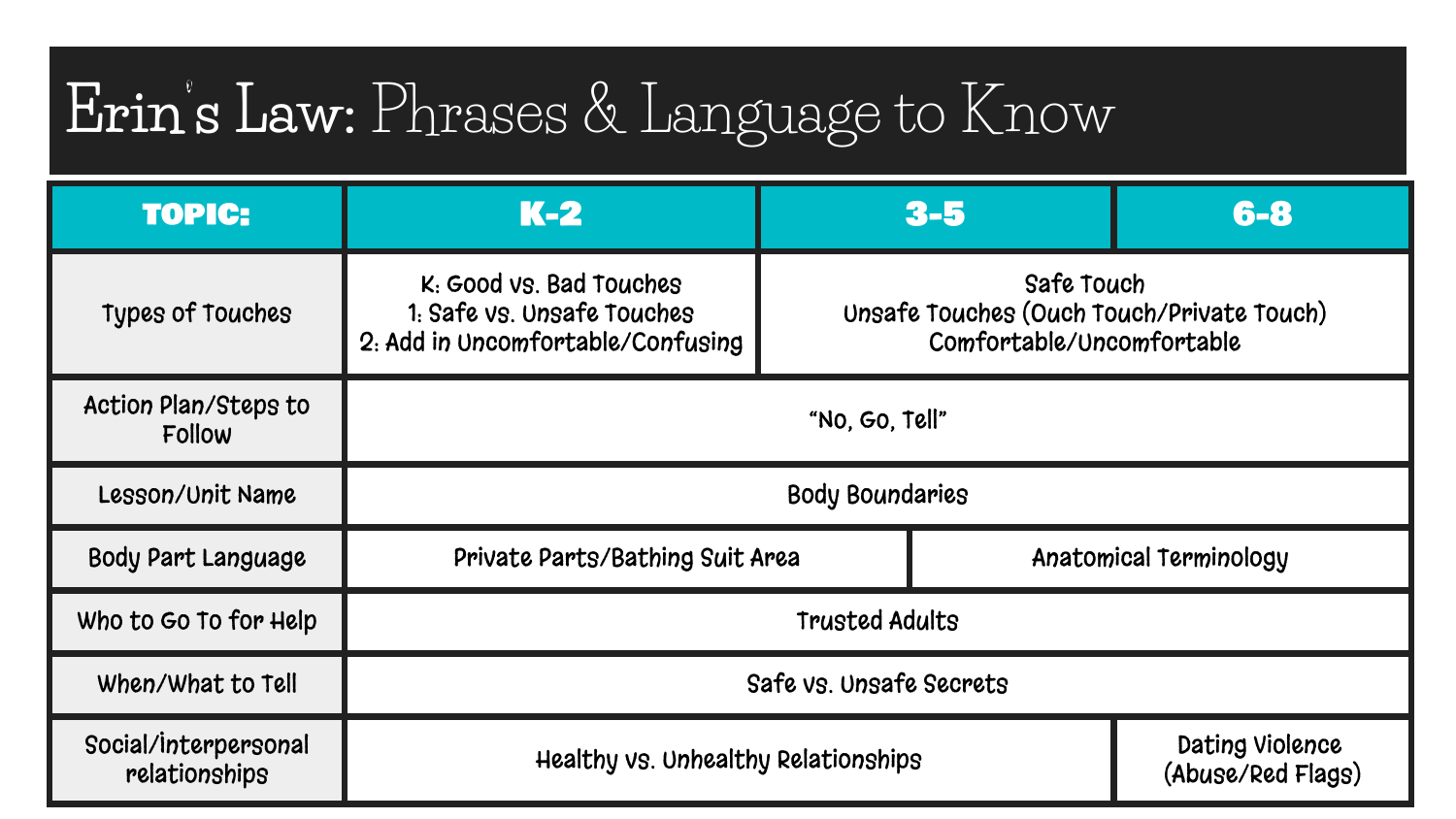## **K-2 Lessons/Activities**

#### Key Topics:

- introduction to Erin's Law
- **Body Boundaries**
- Different Types of Touches
- No, Go, Tell
- Trusted Adults
	- $\circ$  identifying at least 2 trusted adults



A bigger person should never touch your private body parts EXCEPT to keep you safe, clean and healthy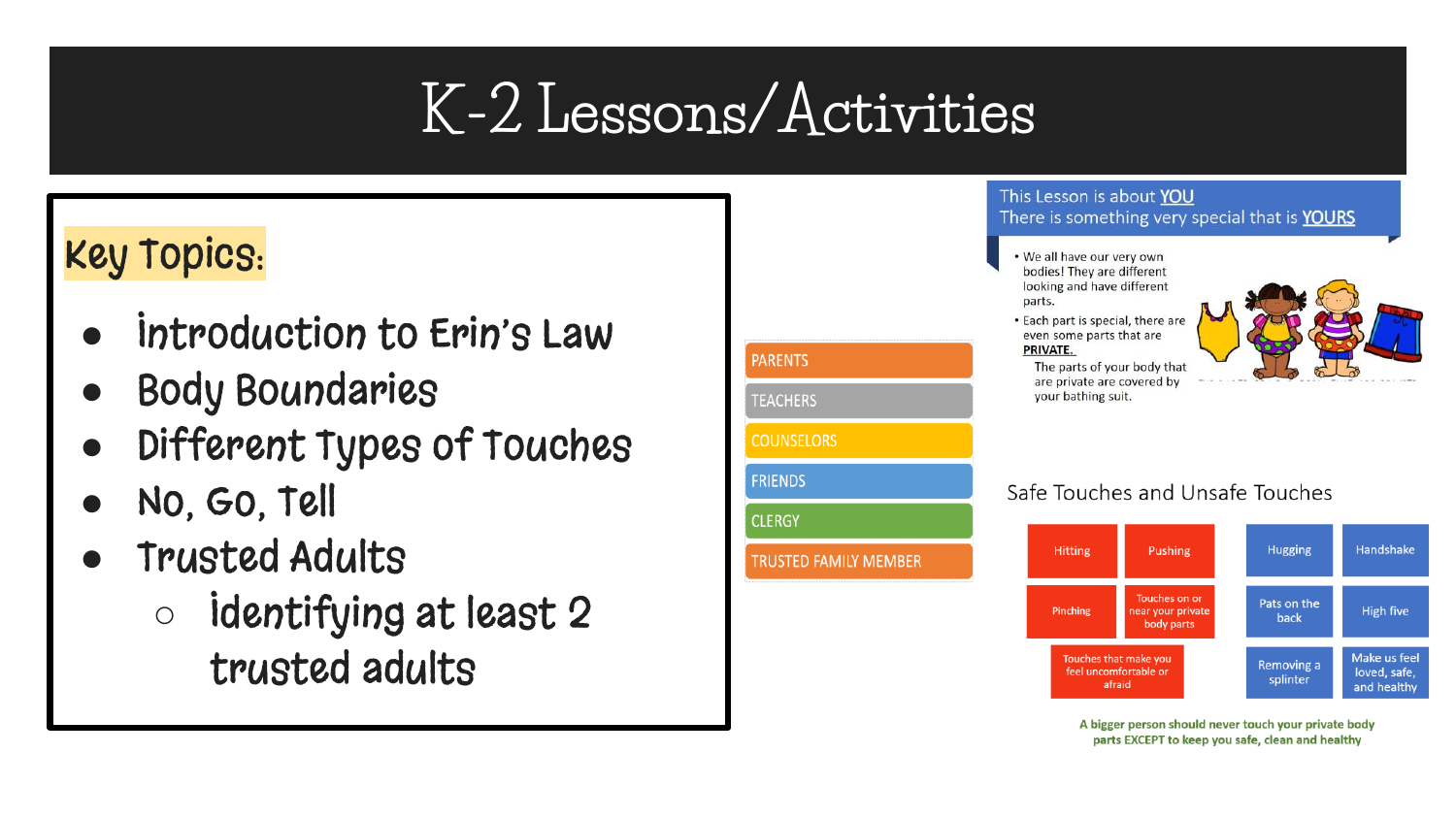## **3-5 Lessons/Activities**

#### Key Topics:

- Types of Touches
- internet Safety & Boundaries
- **Healthy Relationships**
- Protecting Ourselves
	- Smart Choices & Telling

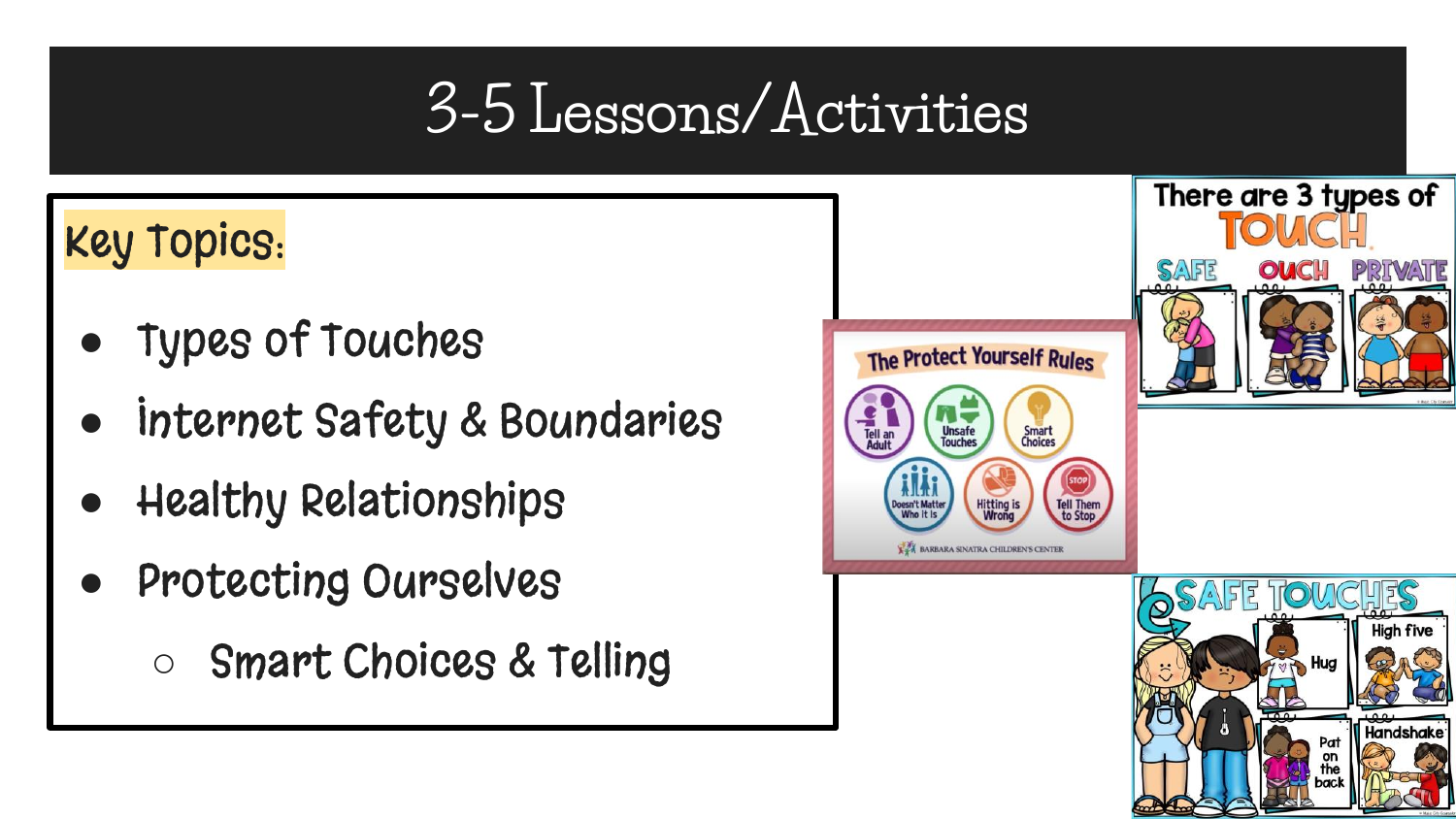## **6-8 Lessons/Activities**

#### Key Topics:

- **[Healthy & Unhealthy Relationships](https://docs.google.com/document/d/1LZSEcjG75oMwFzJDOUjQwL5bBJlYqC7CJF41L04Guts/edit?usp=sharing)**
- [Protect Yourself](https://docs.google.com/document/d/1UJmGNOa1VIXX2eboG38DuusS2erTTMro8ppolu5LqXA/edit?usp=sharing)
	- [Secrets](https://docs.google.com/document/d/1UJmGNOa1VIXX2eboG38DuusS2erTTMro8ppolu5LqXA/edit?usp=sharing)
- **[Smart Choices & Telling](https://docs.google.com/document/d/1mbrS9j59tIxU_jwJw3wAwrHiJMin0OxieYabFjMSXY8/edit?usp=sharing)**
- Evaluating students' relationships with self/others under influence of:
	- Social media (Digital Citizenship)
	- Peer Pressure
	- Personal identity
		- Values, interests, dreams, goals, etc.

#### What is a healthy relationship?

- Mutual respect. tuarrespect.<br>◆ Respect each other's values & boundaries.
- · Trust.
- $\cdot$  Honesty
- $\cdot$  The ability to compromise
- In a healthy relationship, each partner compromises a solution when there are problems.
- · Individuality
- Each person should be supportive of his/her partner wanting to pursue new hobbies or make new friends. Each person has a life outside of their relationship
- · Healthy communication
- · speak honestly and openly to avoid miscommunication. Problem solving fairly
- · Understanding your feelings. What do you do with your emotions when you feel them?
- · Anger, sadness, frustration, jealousy, insecurity All feelings are okay to have and to feel, they belong to you! It is all about what you do with them





#### Rule 3: Making Smart Choices

#### **Protect Yourself Rules**

You should never post your full name, address, phone number, or school name on a public profile! Can you think of other things that should always be kept private?

Imagine someone in a game chat or forum asked you for personal information - what should you do?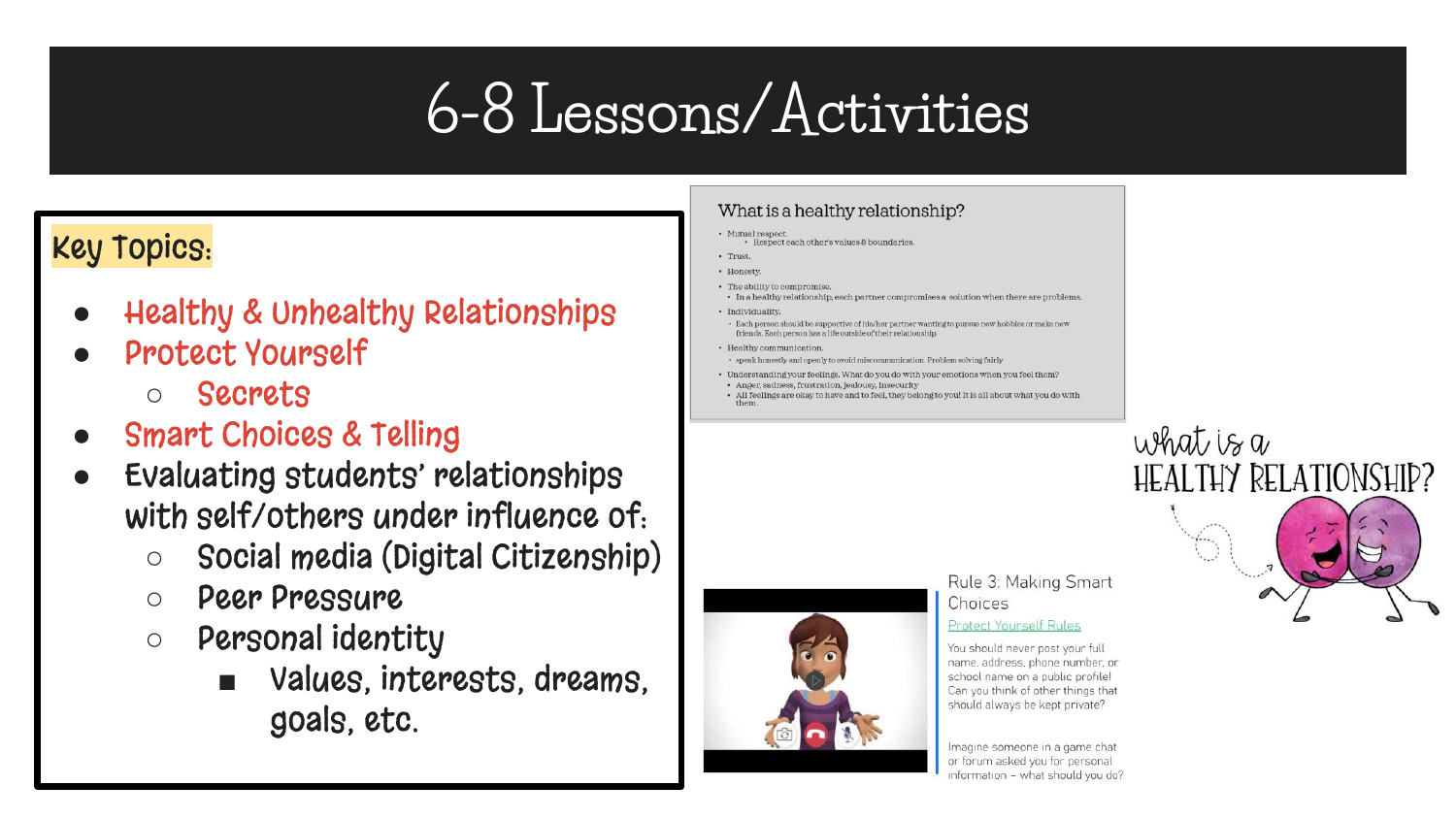## **Additional Resources for Key Stakeholders**

- Support Staff in Buildings
	- Administrators, social workers, psychologists, health teachers & counselors
- Mandated Reporters Hotline for Child Abuse & Maltreatment
	- $\circ$  1-800-635-1522
	- $\circ$  imminent danger?  $\rightarrow$  call 911
- Rape, Abuse, & Incest National Network (RAINN)
	- <https://www.rainn.org/about-rainn>
	- Nation's largest anti-sexual violence organization
	- Created & operates National Sexual Assault Hotline
		- Phone Number: 800-656-HOPE (4673)
- **NYSED** 
	- Erin's law FAQs:

<http://www.nysed.gov/common/nysed/files/programs/curriculum-instruction/erins-law-faqs.pdf>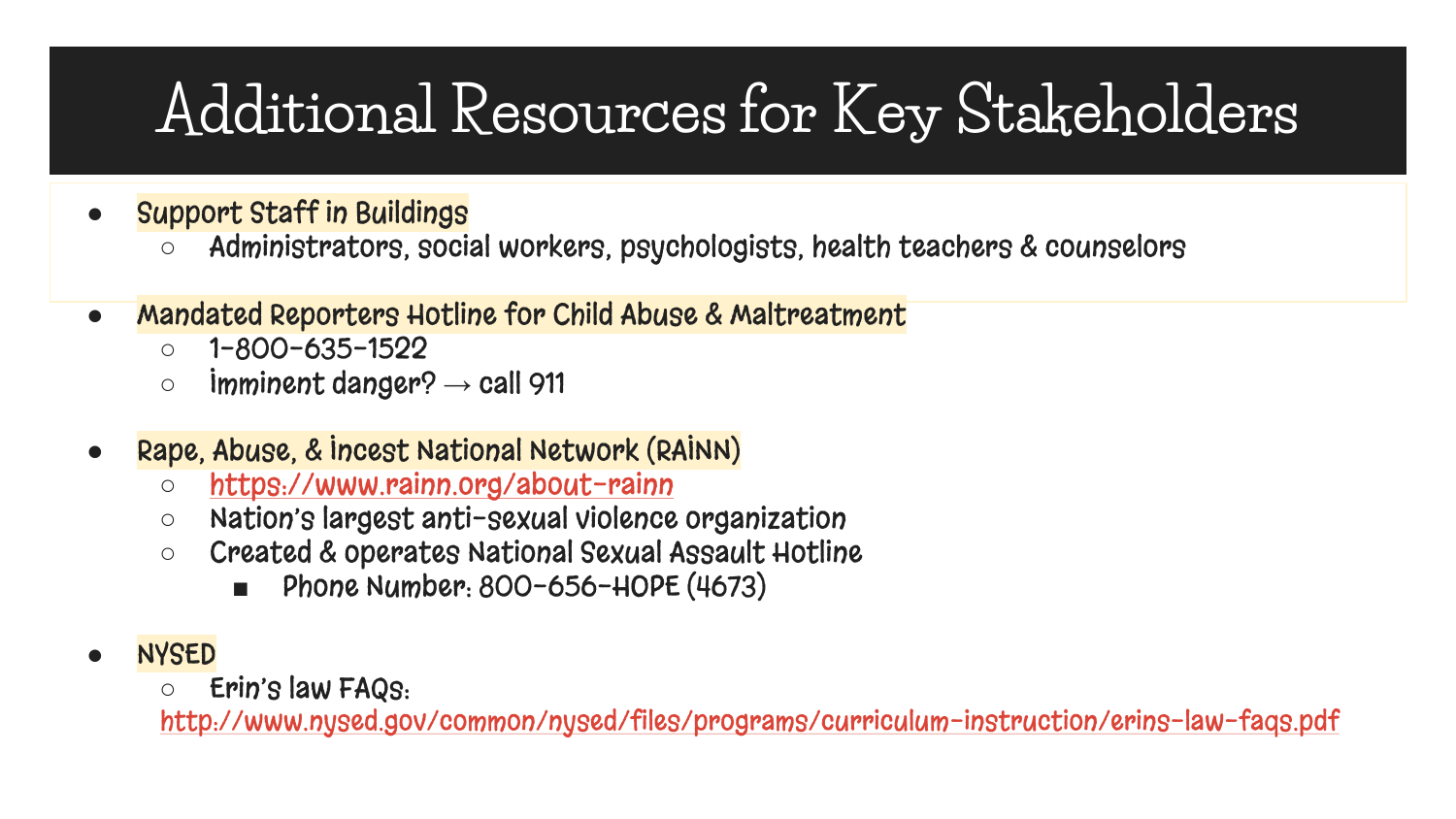## **Additional Resources for Key Stakeholders**

- **Barbara Sinatra Foundation** <https://barbarasinatrachildrenscenter.org/>
	- Collaboration with Joshua Center on Child Sexual Abuse Prevention
	- National campaign on child abuse awareness and prevention
- Parents/Families:
	- RAINN:

[https://www.rainn.org/articles/talking-your-kids-about-sexual](https://www.rainn.org/articles/talking-your-kids-about-sexual-assault)assault

 $\circ$  Erin's Law:

<https://www.erinslaw.org/for-parents/>

○ NYSED:

[http://www.nysed.gov/common/nysed/files/programs/curriculum](http://www.nysed.gov/common/nysed/files/programs/curriculum-instruction/erins-law-family-resources.pdf)instruction/erins-law-family-resources.pdf